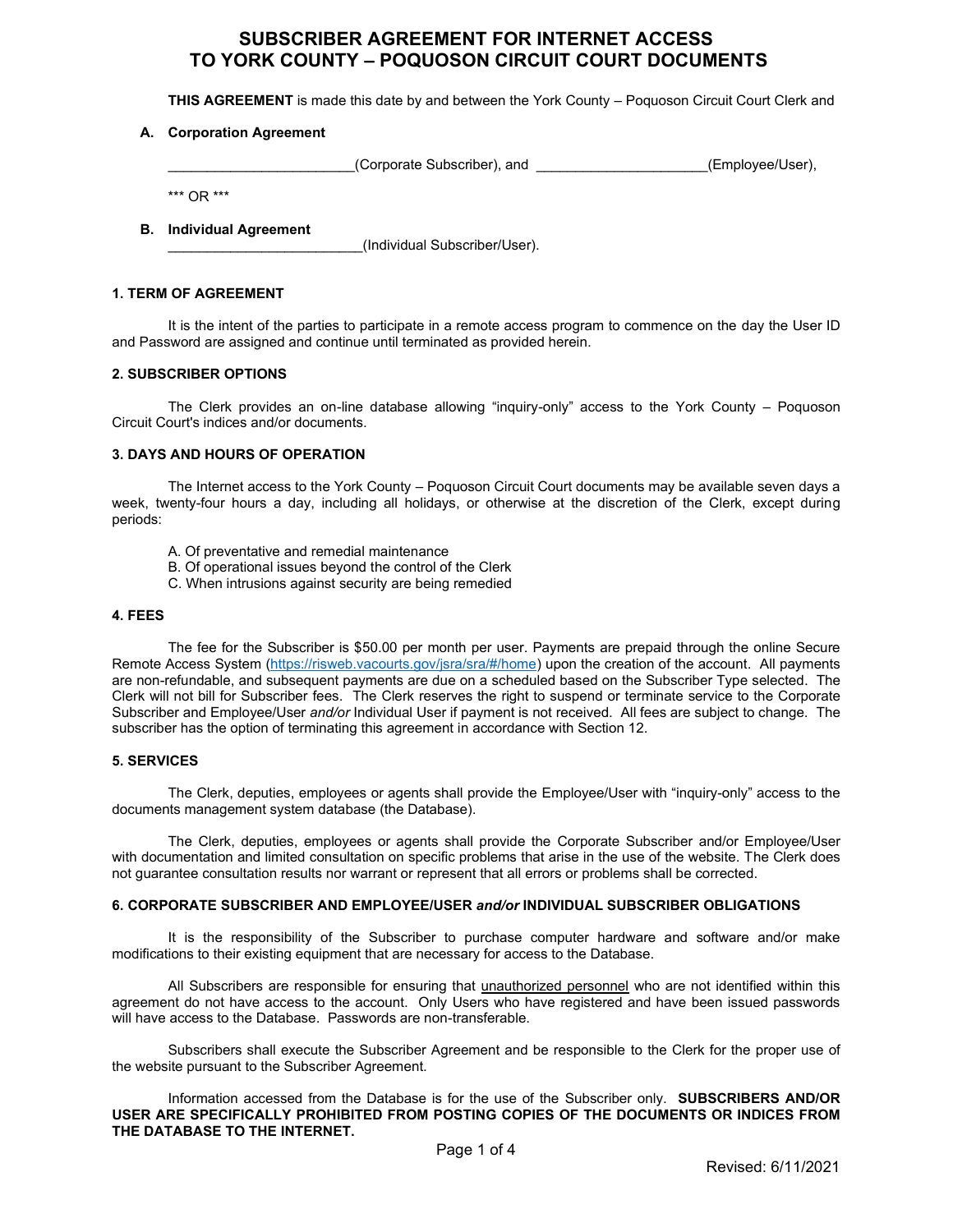**§17.1-294(D) Nothing in this section shall be construed to permit any data accessed by secure remote access to be sold or posted on any other website or in any way redistributed to any third party, and the clerk, in his discretion, may deny secure remote access to ensure compliance with these provisions. However, the data accessed by secure remote access may be included in products or services provided to a third party of the subscriber provided that (i) such data is not made available to the general public and (ii) the subscriber maintains administrative, technical, and security safeguards to protect the confidentiality, integrity, and limited availability of the data.**

The Subscriber and/or User are responsible for ensuring that the use of information from the Database is conducted in a proper and legal manner. If the Subscriber and/or User is convicted of a crime, including but not limited to, a violation of the Virginia Computer Crimes Act (§18.2-152.1 of the Code of Virginia), arising out of their use of the Database, the Clerk shall have the right to terminate this agreement immediately. This shall not be construed as prohibiting the Clerk from pursuing any other remedy available to the Clerk for such breach.

# **7. LIMITATION OF LIABILITY**

The Corporate Subscriber and Employee/User *and/or* individual user relieve and release the Clerk, deputies, employees or agents from liability for any and all damages resulting from interrupted service of any kind. The Corporate Subscriber and Employee/User *and/or* individual user further relieve and release the County of York and City of Poquoson, their Board of Supervisors and/or City Council, officers and their deputies, employees and agents from liability for any and all damages resulting from interrupted service of any kind. The Corporate Subscriber and Employee/User *and/or* individual user also relieve and release the Office of the Executive Secretary, Supreme Court of Virginia, employees and agents from liability for any and all damages resulting from interrupted service of any kind.

The Corporate Subscriber and Employee/User *and/or* individual user hereby relieve and release and hold harmless the Clerk, the County of York and City of Poquoson, their Board of Supervisors and/or City Council, officers and their deputies, employees or agents of any liability for any and all damage resulting from incorrect data or any other misinformation accessed from this service. The Corporate Subscriber and Employee/User *and/or* individual user

also relieve and release the Office of the Executive Secretary, Supreme Court of Virginia, employees and agents from liability for any and all damages resulting from incorrect data or any other misinformation accessed from this service.

The Corporate Subscriber and Employee/User *and/or* individual user agree that the Clerk, the County of York and City of Poquoson, their Board of Supervisors and/or City Council, officers and their deputies, employees or agents shall not be liable for negligence or lost profits resulting from any claim or demand against the Corporate Subscriber and Employee/User *and/or* individual user by any other party. The Corporate Subscriber and Employee/User *and/or* individual user also relieve and release the Office of the Executive Secretary, Supreme Court of Virginia, employees and agents from liability for any and all damages resulting from any claim or demand against the Corporate Subscriber and Employee/User and/or individual user by any other party.

In no event will the Clerk, the County of York and City of Poquoson, their Board of Supervisors and/or City Council, officers and their deputies, employees or agents be liable for consequential damages even if the Clerk, the County of York, and/or the City of Poquoson has been advised of the possibility of such damages.

It is acknowledged by the Corporate Subscriber and Employee/User *and/or* individual user that the County of York and City of Poquoson, their Board of Supervisors and/or City Council, officers and their deputies, employees or agents are not a party to this agreement and the County and City shall incur no liability hereunder.

This agreement creates no rights or privileges that are enforceable by anyone not a party to this agreement. The information or data accessed by the Corporate Subscriber and Employee/User *and/or* individual user may or may not be the official government record required by law. In order to assure the accuracy of the data or information, the Corporate Subscriber and Employee/User *and/or* individual user should consult the official governmental record.

Nothing in this agreement shall be construed as waiving the sovereign or governmental immunity of the Clerk, the County of York and City of Poquoson, their Board of Supervisors and/or City Council, officers and their deputies, employees or agents.

# **8. ASSIGNMENT**

The Corporate Subscriber and Employee/User *and/or* individual user agree not to assign any right or interest in this agreement. Any attempt by the Corporate Subscriber and Employee/User *and/or* individual user to transfer by any means, any of the rights, duties, or obligations of this agreement shall cause this agreement to be null and void.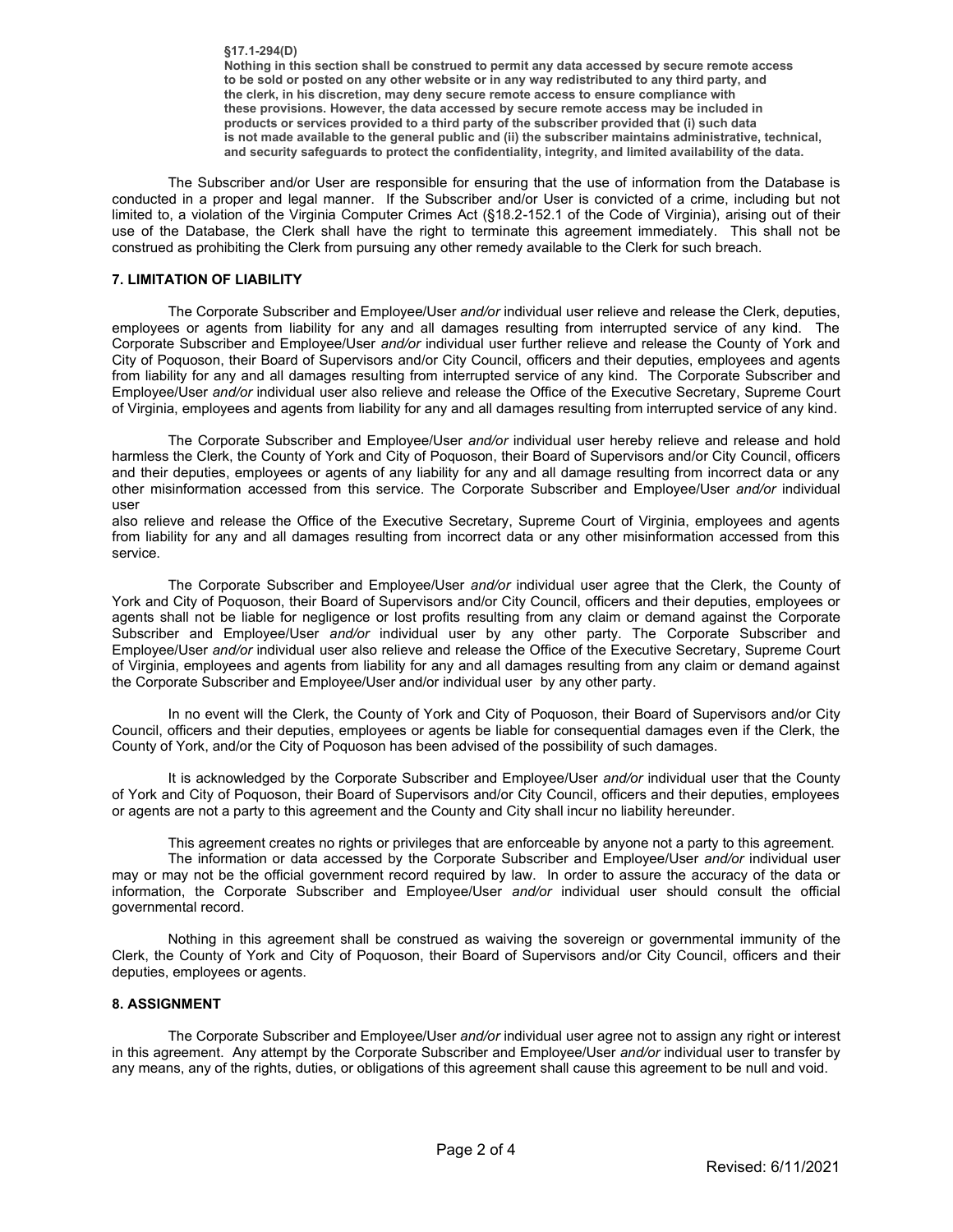#### **9. GOVERNING LAW**

This agreement and/or any dispute arising therefrom shall in all respects be governed by and interpreted in accordance with the applicable law of the Commonwealth of Virginia.

#### **10. ENTIRE AGREEMENT**

Any legislative changes, additions or deletions shall automatically become a part of this contract as of the effective date of said legislative changes.

This agreement contains the entire understanding of the parties, there being no promises, warranties, or undertakings, written or oral, other than those expressly set forth herein. Furthermore, no modifications, alterations or amendments to this agreement shall be valid unless in writing, and signed by all parties, except as otherwise provided herein.

## **11. SEVERABILITY**

If any provision (or part thereof) of this agreement is found to be invalid, then it shall be stricken and have no effect. The remaining provisions shall continue in full force and effect.

## **12. TERMINATION**

Either party may terminate this agreement without cause. Corporate Subscriber and Employee/User *and/or* individual user remains responsible for payment of fees for services rendered or obligations incurred.

This agreement may be immediately terminated by the Clerk for Corporate Subscriber and Employee/User *and/or* individual user failure to provide correct or complete information on the application, failure to comply with the terms of this agreement, failure to make payments of fees or breach of agreement.

This agreement shall terminate immediately if the Commonwealth of Virginia, County of York, and/or City of Poquoson fails to appropriate and continue funding for services provided under this agreement. Corporate Subscriber and Employee/User *and/or* individual user acknowledge that the Clerk has no control over the amount of appropriations, if any, that the Commonwealth of Virginia, County of York, and/or City of Poquoson will provide for continuation of the services under this agreement.

The Clerk may terminate access for the Corporate Subscriber and Employee/User *and/or* individual user upon notice.

#### **13. DEFINITIONS**

- 1. "Public access" means that the public can inspect and obtain a copy of the information in a court record.
- 2. "Remote access" means that inspection can be made without the need to physically visit the courthouse where the court record is maintained.
- 3. "Corporate Subscriber" means a business or nonprofit entity, organization or association whose employee or employees have been authorized by the Clerk of the York County – Poquoson Circuit Court to have remote access to court documents on its website. Corporate Subscriber shall identify each employee who will have remote access to the documents on the circuit court-controlled website and each employee shall obtain a User ID and Password from the clerk. The Corporate Subscriber and each employee shall execute the Subscriber Agreement and be responsible to the Clerk for the fees and the proper use of the website pursuant to the Subscriber Agreement.
- 4. "Employee/User" means an employee or user of a Corporate Subscriber that has been authorized by the Corporate Subscriber to have remote access to the documents on the Court website and has accepted the terms and conditions of this agreement.
- 5. *"*Individual Subscriber" means an individual user that has accepted the terms and conditions of this agreement.
- 6. "Court Controlled Website for Documents" means a website or remote access system owned and operated by the Court or a public or private agent that operates the website for the Court.

#### **14. APPLICATION**

An application must be completed and approved by the Clerk before the User ID and Password will be issued.